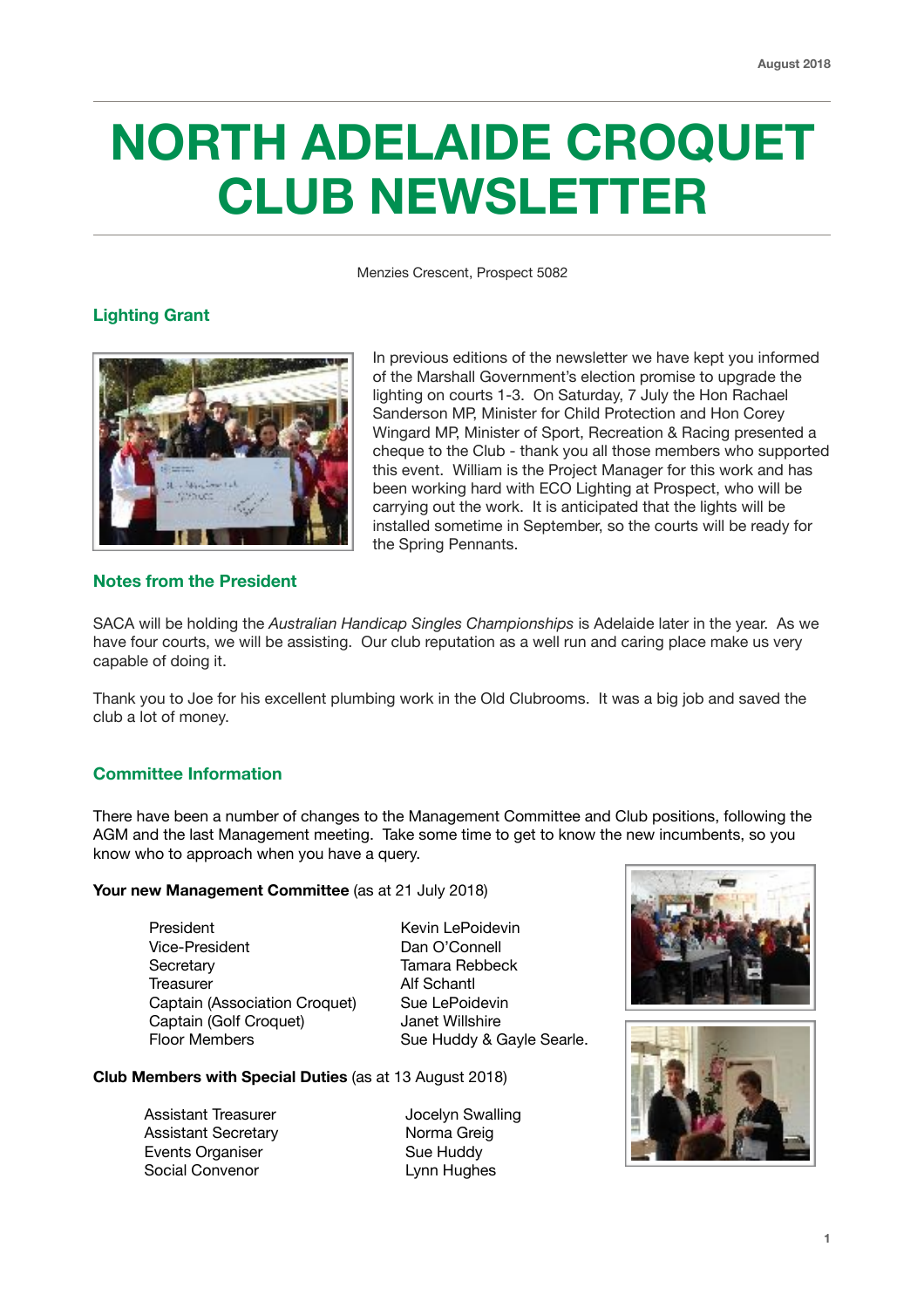**August 2018**

House Manager **Janice Liz** Bar Manager **Dan O'Connell** Vice-Captain (AC) Kay Seeary Vice-Captain (GC) Gayle Searle Booking Officer **Annette Clark** Child Safety Officer Sue LePoidevin Delegate to SACA Kevin LePoidevin Editor - Newspaper Tamara Rebbeck First Aid Officer **Dan O'Connell** Grants Writer **Sue & Kevin LePoidevin** Purchasing Officer **Kath Dipasquale** Trading-Table Organiser Sue LePoidevin Bar Committee Dan O'Connell Social Committee Lynn Hughes Handicapper (AC) Kay Seeary Handicapper (GC) Kevin LePoidevin.

Publicity & Membership Officers Lynn Hughes; Sue Huddy & Norma Greig



If you are interested in one (or all) of the following positions, please advise the Secretary via email or in person:

> Club Coach Historian Assistant Ground Safety Officer Bar Committee Social Committee.

A letter of thanks has been sent to Alfred James for providing the delicious lunch we enjoyed following the AGM. Alfred James has been a sponsor of our Club for a number of years and we appreciate their support.

*Woking Bee* - William is organising a working bee in September (date to be advised) to paint the old Clubhouse. If you are free, come along and help out - the more the merrier.

## **Notes from the Secretary**

*New First Aid Kit* - We recently receive a new first aid kit from the City of Prospect. This has been installed in the kitchen, next to the defibrillator. If you use an item from this box and notice it is the last one, please let Dan know, so he can replenish the supplies.

*SACA AGM* - The Annual General Meeting of the South Australian Croquet Association will be held on Tuesday, 25 September at 10 am. If you are interested in nominating for a position on the Board or require any additional information about the AGM, look at the latest edition of Hoop Points.

*Lawns at Hutt Road in Winter* - If you are visiting Hutt Road to play in a competition or assist in managing an event, ensure you use the ramps and steps with handrails when exiting the lawns. This is especially important in wet weather to avoid slipping.

*New Sunsmart Policy* - Croquet SA has adopted a new policy from Croquet Australia, players are encouraged to read the new policy, which I have placed on the notice board or read the policy online at [https://www.croquetsa.com.au/wp-content/uploads/2018/07/AUSTRALIAN-CROQUET-ASSOCIATION-](https://www.croquetsa.com.au/wp-content/uploads/2018/07/AUSTRALIAN-CROQUET-ASSOCIATION-SUNSMART-POLICY-Final.pdf)[SUNSMART-POLICY-Final.pdf](https://www.croquetsa.com.au/wp-content/uploads/2018/07/AUSTRALIAN-CROQUET-ASSOCIATION-SUNSMART-POLICY-Final.pdf).

*Fridge/Freezer* - Jane is now responsible for the content of the fridge & freezer. There is a pen on the fridge, please print your name and the date on any item you place into the fridge or freezer. Anything left in the fridge, which is more than 14 days old will be discarded.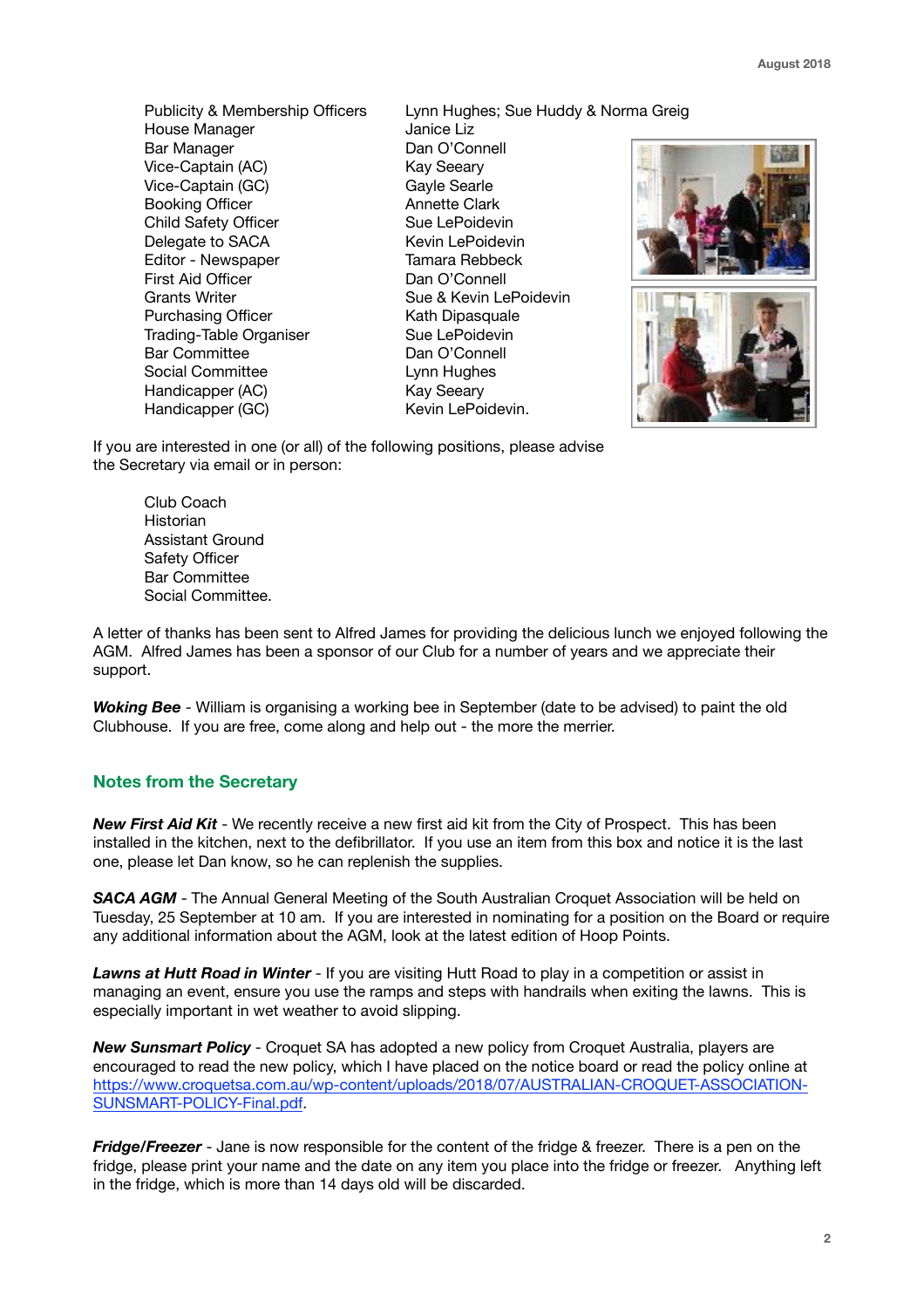**People's Choice Community Lottery** - If you have outstanding tickets for this lottery, please return them to Jocelyn ASAP. The Club has to return all books and money no later than Friday, 14 September. Prizes will be drawn on Tuesday, 9 October 2018 and published on the [communitylottery.com.au](http://communitylottery.com.au) website on Sunday, 14 October 2018. Thank you to Jocelyn for looking after this lottery once again and those members who supported our Club by purchasing a ticket, and good luck.

# **Notes from the Treasurer**

*Deposits/Receipts* - A reminder that if you are depositing any money or submitting an invoice for Alf to payment, please fill in the *Deposit Slip* and place it with your money or receipt in a plastic envelope before putting it in the box. Unfortunately Alf's crystal ball is out of order!

*2018-19 Subscription Fees* - Invoices have now been distributed for this year's subsciptions. You have the following options:

| In full            | \$470.00                                  | (Date due: 31/08/2018)                                                                               |
|--------------------|-------------------------------------------|------------------------------------------------------------------------------------------------------|
| <b>Half Yearly</b> | \$295.00<br>\$175.00                      | (Date due: 31/08/2018)<br>(Date due: 31/01/2019)                                                     |
| Quarterly          | \$200.00<br>\$90.00<br>\$90.00<br>\$90.00 | (Date due: 31/08/2018)<br>(Date due: 31/10/2018)<br>(Date due: 31/01/2019)<br>(Date due: 31/04/2019) |

There are payment options at the bottom of the invoice, these include:

For internet banking, pay "*North Adelaide Croquet Club Inc*.", Bank SA, BSB 105-068, Account Number 041359040 and put Invoice No. In the Reference field.

Or detach the bottom section of the invoice and return it with your payment by cheque to:

North Adelaide Croquet Club Inc. C/- Alfred Schantl 9 Henry Avenue, Manningham SA 5086

Alf's preferred method of payment is via internet banking. For further details ring Alf on (08) 83690384 or via email at [ajschantl@outlook.com.](mailto:ajschantl@outlook.com)

#### **Notes from the AC Captain** (Captain : Janet Willshire & Vice-Captain : Kay Seeary)

Saturday pennants continues, with the Division 4 Northbury team on the top of their division. Roger Harris is competing in the Division 4 singles at SACE. The *North Adelaide Games* play for Association Swiss Singles will be held on Friday 2, 9, 16 & 23 November; with the Invitations on Saturday 24 & Sunday 25 November; followed by the presentations at the conclusion of the Invitations.

It is still worth commenting on the great win South Australia had in this Eire Cup competition. It is quite a few years since our players were able to achieve this result after having been so very successful for many years. (At one time SA won this Cup more times than all the other States put together.). Our Thursday and Saturday club games continue to be fun and it is good to see our Division 4 players improving so well. There are some competitions run by SACA that would be good for some of our members to enter. Please keep your eye on the board for entry dates. Our Club is rostered to manage an event at Hutt Road from the 16-18 October. Good Croquet to All.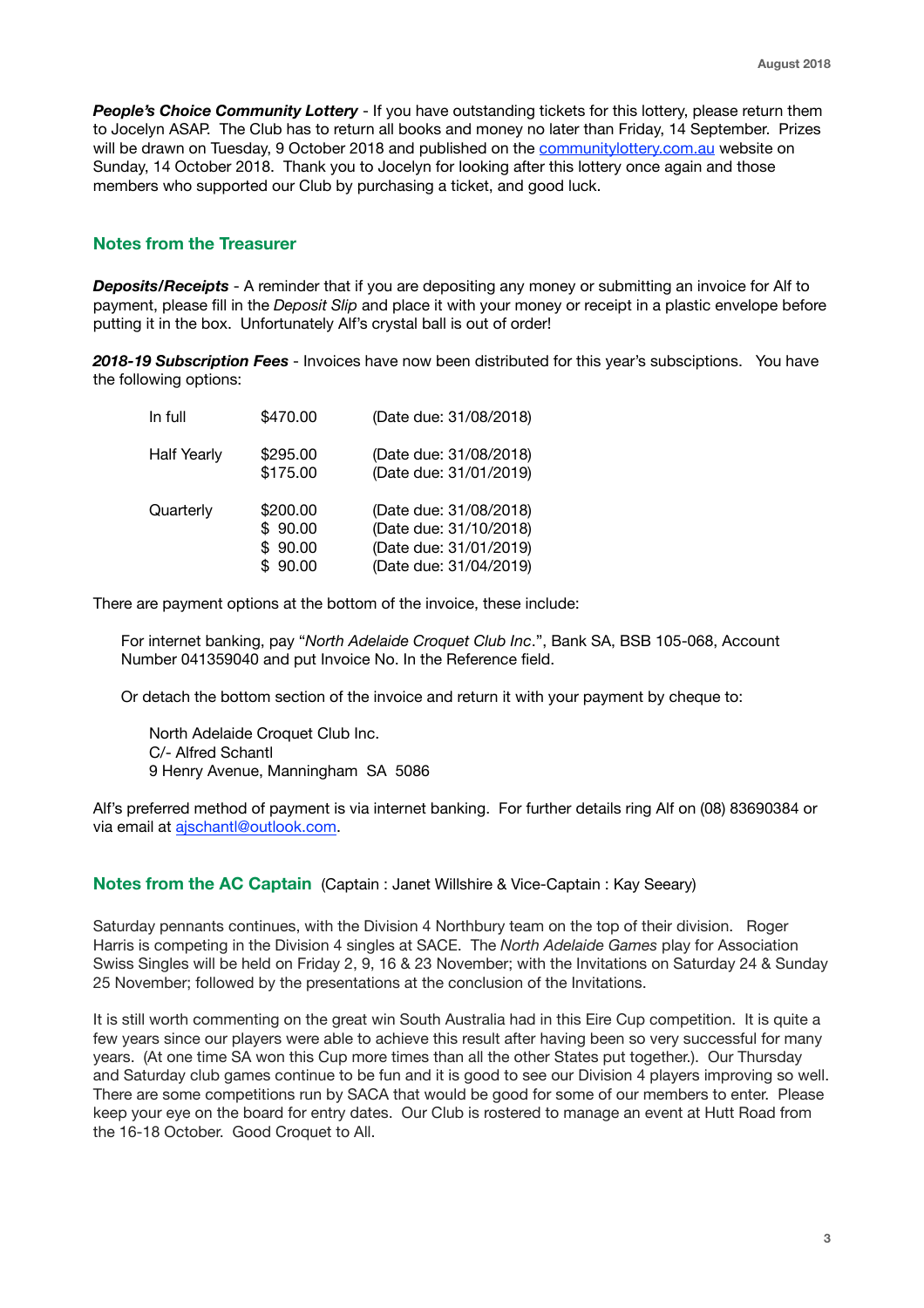## **Notes from the GC Captain** (Captain : Sue Le Poidevin & Vice-Captain : Gayle Searle)

Despite the cold, wintery weather we have still had reasonable to good turnouts and everyone seems to be enjoying their croquet. It is great to see so many people taking an interest in competitive games and enjoying the social aspect of competing with friends. As the weather improves I hope to be able to start the skill sessions again for those who are interested (and there are plenty of us keen to improve!). There is a renewed enthusiasm for the Club Challenges so, with Gayle's help, we will try to schedule as many as possible.

We will be entering teams in the Spring Pennants competition with games commencing in October. Matches will be played as a series of Home and Away games. Away matches are \$5 to be paid to the Team Captain. Handicap cards will be used.

If you are interested in playing in the Open Team (Thursday nights);

 6+ Team (Wednesday nights); or the

 9+ Team (Thursday nights).

Please let Sue Le Poidevin know (0411134161).

# **Notes from the Bar Member**

Join us at the *Badger and Mallet* for the next Wine Down where the featured drink of the month is *Sailor Jerry's spiced rum* - just perfect for running off those Winter chills. New, New, New - just in Johnny Walker Black Label for your drinking pleasure! Your bar - the *Badger and Mallet* -will now be open on the 1st and 4th Sundays of the month from 1500 - 1700 ( 3pm-5pm), as well as our normal Wine Downs (3rd Friday). Bring along friends, enjoy good company, bar snacks, a game or two and the worlds cheapest drinks!



#### **It's all about the Game**

*GC Handicap Singles Championship* - Well done to Kevin LePoidevin; Sue LePoidevin; Norma Greig & William Pennino who were winners in this Championship.

*NorthWood Friendlies* - The *NorthWood* competition was be held on the 27 May with Norwood hosting this event. 16 members competed in this event but unfortunately they were unable to bring home the Cup, losing the event 11 games to 13. As usual, Norwood was a great host.

*2018 North Adelaide Games (Association Croquet only)* - The AC Swiss Singles will be held on Friday 2, 9, 16 and 23 November; Invitation Singles will be held on Saturday, 24 and Sunday 25 November. Entries close on the 19 October and nomination forms are available on our website or from Janet. A meal will be available following the presentations, for players this is included in the entry fee and \$10 for guests. Note: the *North Adelaide Games* (Golf Croquet) has been rescheduled to next year, as the *Australian Handicap Singles Championships* are being played at our Club in October.

**Introduction to Croquet "Come & Try"** - This event will be run continuously throughout the year, with a sign out the front of the Club inviting people to come in and have a go. If you know of anyone who might be interested, mention it to Sue and invite them to come along.

*GC Club Singles Championship -* It's back on, the Club's GC *Ladder Challenge?* A reminder that if you want to play a challenge on Tuesday or Saturday morning, please check with Sue or Gayle for court availability.

*Notice Board* - there are lots of flyers on the notice board. If you are interested in playing in competitions or social games, keep any eye out for new flyers or speak to your Club Captain.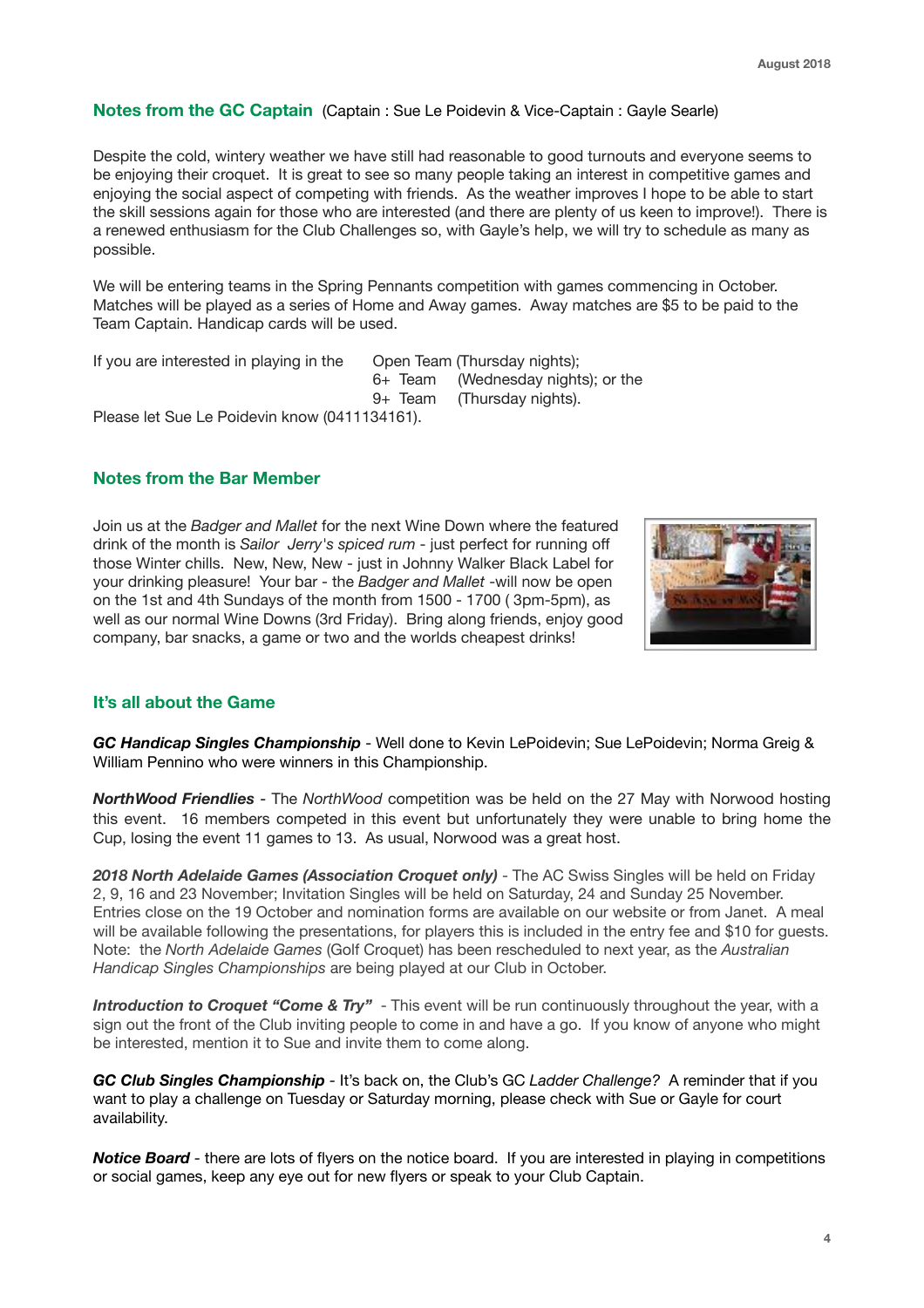*Australian Handicap Singles Championships -* A new Golf Croquet competition will be held in South Australia and will run across a number of clubs. We will be supporting this competition with practice commencing on Tuesday 23 October, however normal play will continue on Tuesday & Thursday mornings; and all day Saturday. Kevin is the point of contact for our Club.

# **Social Events in the Club**

*Wine Down* - The next Wine Down will be held on Friday, 21 September.

*Sunday Sessions* - If you have a few hours free on the 1st and 4th Sunday of the month, come along and enjoy a game or two (both codes) - the *Badger & Mallet* will be open with light bar snacks.

*Social Program for 2018* - The next social function on the calendar will be a musical afternoon, which will be held on Friday, 12 October. Tickets are now available from Lynn, so bring along family and friends.

*Trading Table* - We are always looking for quality pre-loved clothing, books, jigsaw puzzles and household goods for the Trading Table. Items can be left in the named box near the table for Sue to price and display. All money raised goes towards keeping our great club operating well.

*Member Enrichment Program* - Are you interested in visiting the SAHMRI (SA Health Medical Research Institute) building? "SAHMRI is South Australia's first independent flagship health and medical research institute. We're home to more than 600 medical researchers, working together to tackle the biggest health



challenges in society today." There are two options: a group tour on a Friday at 10 am (max. of 25 people) or a public tour at 12.30 pm on a Friday. It will cost members \$10 for the tour and members have to make their own way to the SAHMRI building. Tamara will place a list on the notice board, so if you are interested, add your name to the list (guest are also welcome). A proposed date for the public tour is Friday, 7 December but if we can get 25 names she will organise a group tour.

#### **Up and Coming Events**

*Social Lunch* - these social get-togethers are held on the first Tuesday of each month. The next lunch will be held on Tuesday, 4 September at 12 noon at a nearby hotel (determined the week prior to the lunch). Lynn is the point of contact, so put your name on the list and enjoy the company of club members.

**Sausage Sizzle** - the next sausage sizzle will be held on Saturday, 29 September, so put your name on the list if you would like to attend.

#### **Websites of Interest**

**NACC Website** - Alf has been updating our web page - go to <http://www.nacc-inc.club/index.html>. If you have any details to add, send these to the President.

**Croquet SA, Hoop Points Newsletter**, the latest version is August 2018 - [https://](https://www.croquetsa.com.au/newsletters/) [www.croquetsa.com.au/newsletters/.](https://www.croquetsa.com.au/newsletters/)

### **Dates of Importance** - Save the Date

| 21/07/2018      | Annual General Meeting (AGM)                                |
|-----------------|-------------------------------------------------------------|
| 12/10/2018      | Music afternoon                                             |
|                 | 2, 9, 16, 23/11/2018 North Adelaide Games: AC Swiss Singles |
| 24 & 25/11/2018 | North Adelaide Games: Invitation Singles                    |
| 08/12/2018      | Social: Christmas Lunch.                                    |